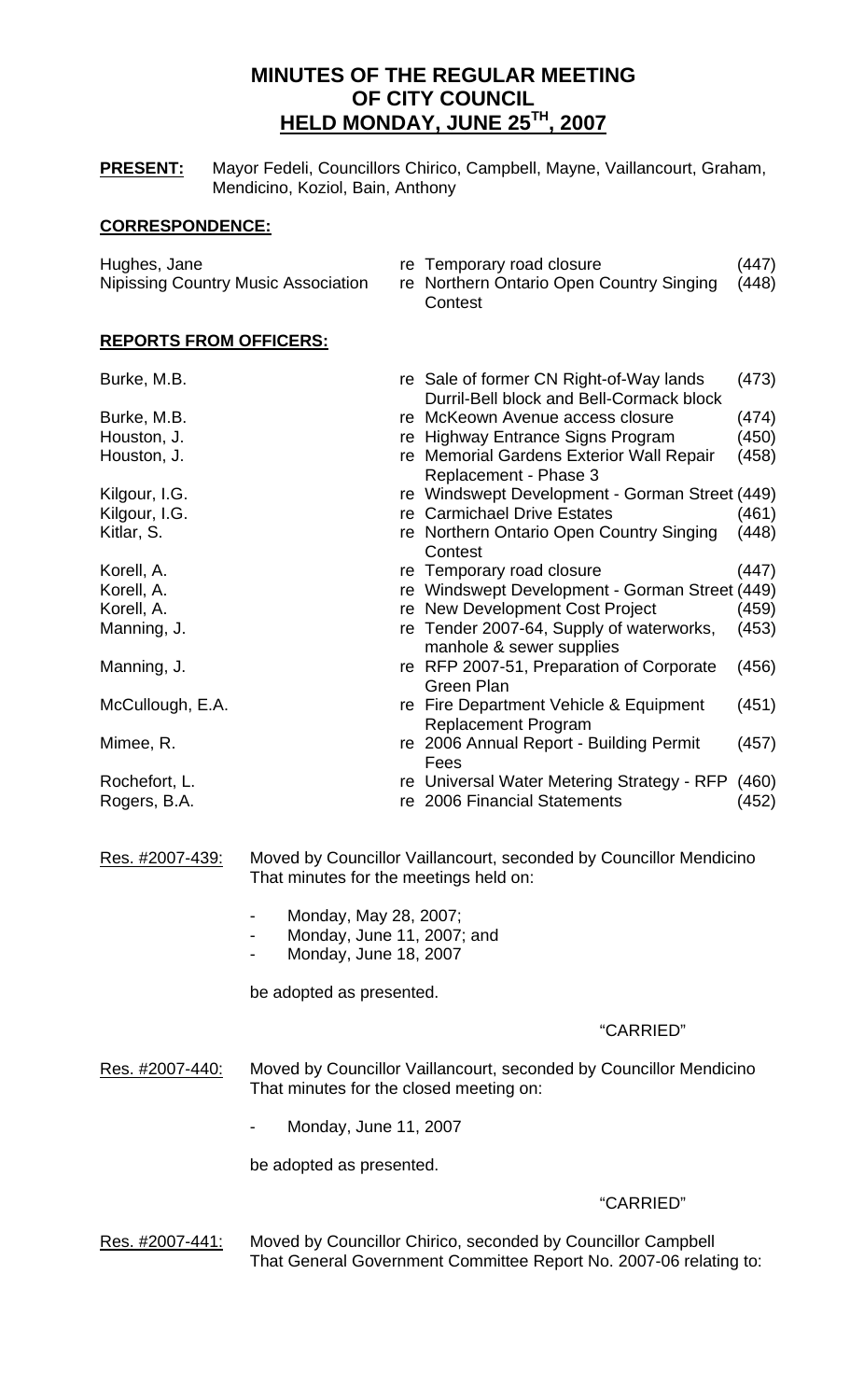User fees for various City Departments

be adopted as presented.

## "CARRIED"

## **GENERAL GOVERNMENT COMMITTEE REPORT NO. 2007-06**

June 25, 2007

TO THE COUNCIL OF THE CORPORATION OF THE CITY OF NORTH BAY

Your Worship and Councillors:

The General Government Committee presents Report No. 2007-06 and recommends:

- 1. That a) the user fees to be charged by various City Departments effective July 1, 2007, as outlined in Report No. CORP 2007-60 be approved; and
	- b) By-Law No. 2007-115 being a by-law to authorize User Fees for City Departments be presented to Council for three (3) readings on June 25, 2007.

All of which is respectfully submitted.

## ASSENTS DISSENTS **CHIRICO**  CAMPBELL MAYNE VAILLANCOURT FEDELI

- Res. #2007-442: Moved by Councillor Chirico, seconded by Councillor Campbell That General Government Committee Report No. 2007-07 relating to:
	- User fees for North Bay Fire & Emergency Services

be adopted as presented.

## "CARRIED"

## **GENERAL GOVERNMENT COMMITTEE REPORT NO. 2007-07**

June 25, 2007

TO THE COUNCIL OF THE CORPORATION OF THE CITY OF NORTH BAY

Your Worship and Councillors:

The General Government Committee presents Report No. 2007-07 and recommends:

- 1. That a) the user fees to be charged by North Bay Fire & Emergency Services effective July 1, 2007, as outlined in Report No. CORP 2007-80 be approved; and
	- b) By-Law No. 2007-116 being a by-law to authorize User Fees for North Bay Fire & Emergency Services be presented to Council for three (3) readings on June 25, 2007.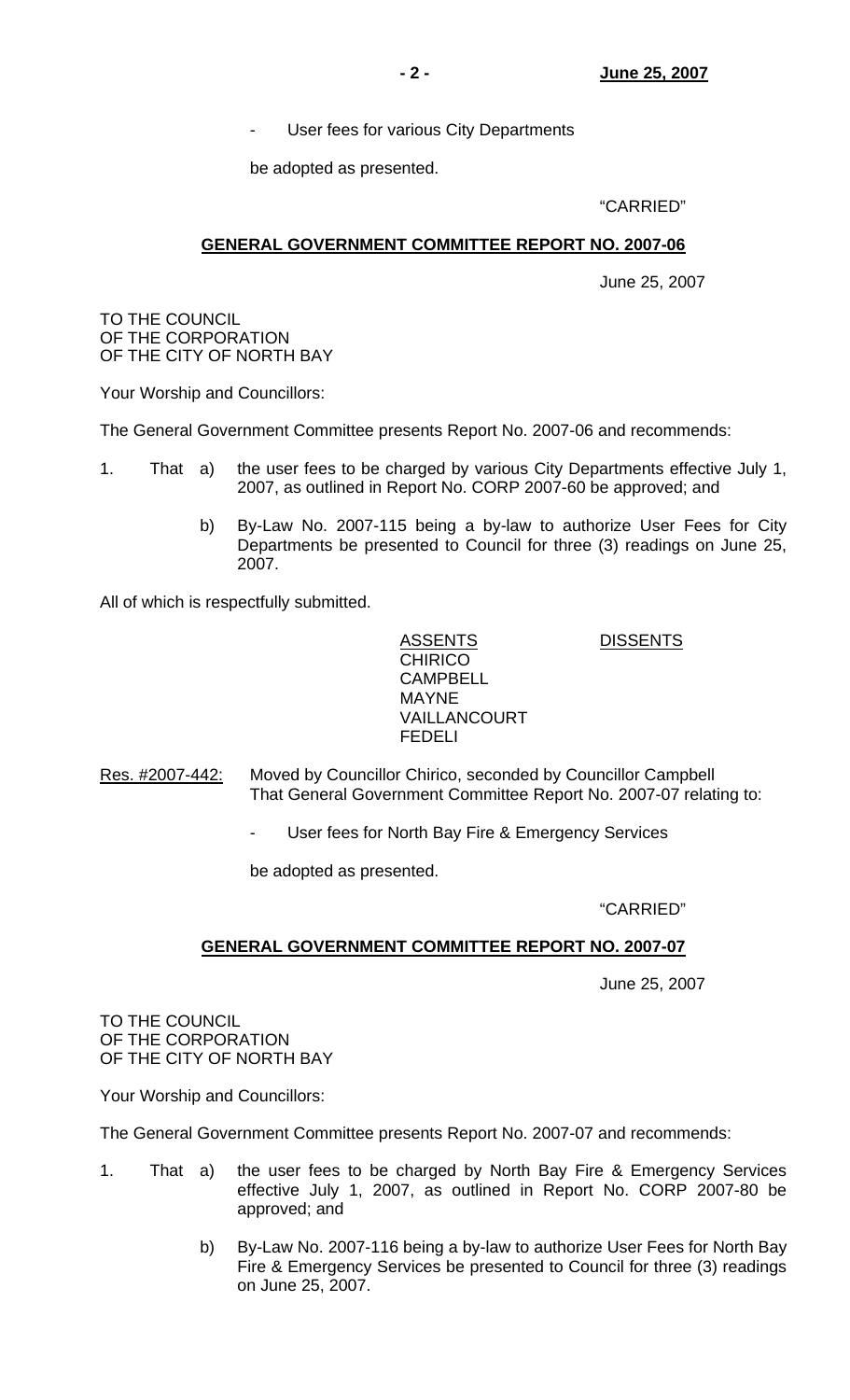All of which is respectfully submitted.

ASSENTS DISSENTS **CHIRICO**  CAMPBELL MAYNE VAILLANCOURT FEDELI

## Res. #2007-443: Moved by Councillor Anthony, seconded by Councillor Bain That Community Services Committee Report No. 2007-15 relating to:

- User fees under the *Planning Act*

be adopted as presented.

## "CARRIED"

## **COMMUNITY SERVICES COMMITTEE REPORT NO. 2007-15**

June 25, 2007

TO THE COUNCIL OF THE CORPORATION OF THE CITY OF NORTH BAY

Your Worship and Councillors:

The Community Services Committee presents Report No. 2007-15 and recommends:

- 1. That a) the user fees to be charged under the *Planning Act* effective July 1, 2007, as outlined in Report No. CORP 2007-81 be approved; and
	- b) By-Law No. 2007-117 being a by-law to authorize User Fees under the *Planning Act* be presented to Council for three (3) readings on June 25, 2007.

All of which is respectfully submitted.

ASSENTS DISSENTS ANTHONY **BAIN** FEDELI

Res. #2007-444: Moved by Councillor Anthony, seconded by Councillor Bain That Community Services Committee Report No. 2007-16 relating to:

> Rezoning application by Chamberlain Architect Services Limited, Seymour Street

be adopted as presented.

"CARRIED"

## **COMMUNITY SERVICES COMMITTEE REPORT NO. 2007-16**

June 25, 2007

TO THE COUNCIL OF THE CORPORATION OF THE CITY OF NORTH BAY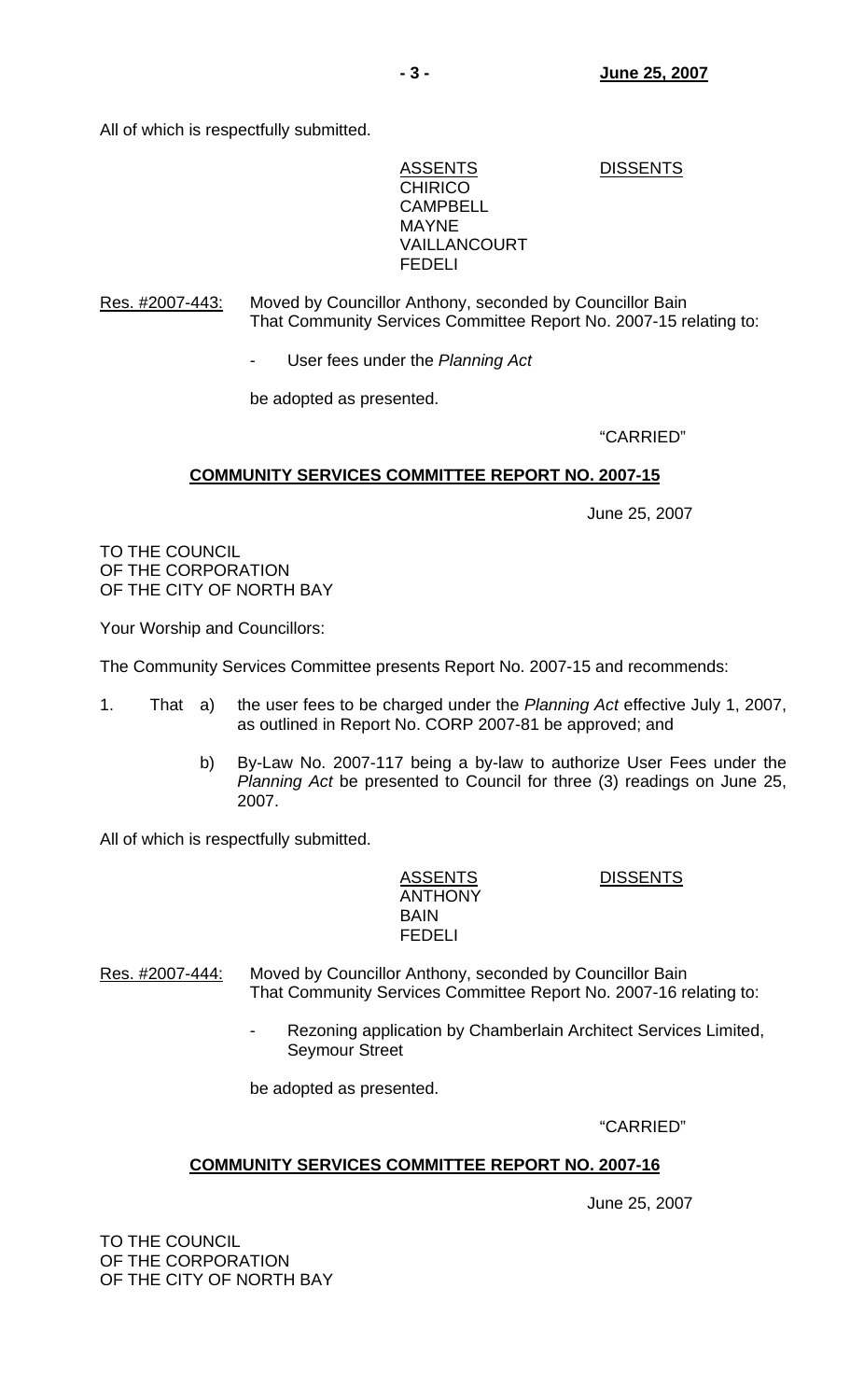Your Worship and Councillors:

The Community Services Committee presents Report No. 2007-16 and recommends:

- 1. That a) the proposed Zoning By-Law Amendment by Chamberlain Architect Services Limited to rezone Part of Concession C, Lot 18 (Seymour Street), from a "Light Industrial Three (M3)" zone to an "Industrial Commercial Special No. 57 (MC Sp.57)" zone be approved;
	- b) the property be placed under Site Plan Control pursuant to Section 41 of the *Planning Act*, R.S.O. 1990, as amended, in order to regulate lighting, signage, ingress and egress, building location, landscaping, traffic impact and storm water management; and
	- c) the by-laws be presented to Council for three (3) readings on the  $25<sup>th</sup>$  of June, 2007.

All of which is respectfully submitted.

 ANTHONY BAIN FEDELI

ASSENTS DISSENTS

- Res. #2007-445: Moved by Councillor Anthony, seconded by Councillor Bain That Community Services Committee Report No. 2007-17 relating to:
	- Rezoning application by Antonio Aquino, Veronica Drive

be adopted as presented.

"CARRIED"

## **COMMUNITY SERVICES COMMITTEE REPORT NO. 2007-17**

June 25, 2007

TO THE COUNCIL OF THE CORPORATION OF THE CITY OF NORTH BAY

Your Worship and Councillors:

The Community Services Committee presents Report No. 2007-17 and recommends:

- 1. That a) the proposed Zoning By-Law Amendment by Rick Miller on behalf of Antonio Aquino for Plan M-533, Lot 17, Concession D (Lot 28 & Block 89), Parts 1 to 7, Reference Plan 36R-9801 in the former Township of Widdifield (Veronica Drive), be rezoned from a "Residential Holding (RH)" zone to a "Residential Third Density (R3)" zone be approved; and
	- b) the by-law be presented to Council for three (3) readings on the  $25<sup>th</sup>$  of June, 2007.

All of which is respectfully submitted.

 ANTHONY BAIN FEDELI

ASSENTS DISSENTS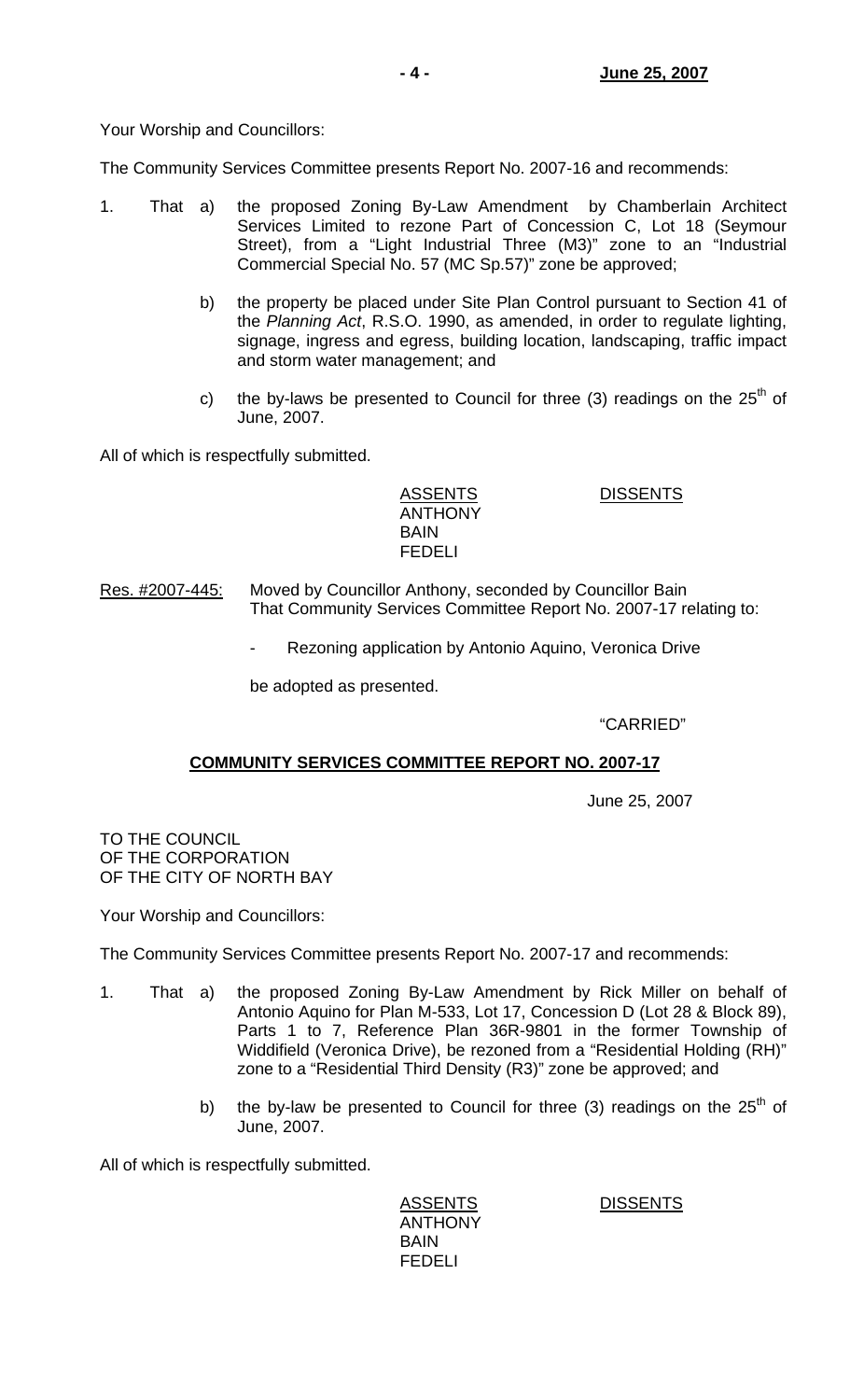Res. #2007-446: Moved by Councillor Anthony, seconded by Councillor Bain That Community Services Committee Report No. 2007-18 relating to:

A Corporate Strategy for Housing

be adopted as presented.

"CARRIED"

## **COMMUNITY SERVICES COMMITTEE REPORT NO. 2007-18**

June 25, 2007

TO THE COUNCIL OF THE CORPORATION OF THE CITY OF NORTH BAY

Your Worship and Councillors:

The Community Services Committee presents Report No. 2007-18 and recommends:

1. That the Action Strategies as stated in the Community Services Business Unit Report titled *A Corporate Strategy for Housing* be adopted.

All of which is respectfully submitted.

ASSENTS DISSENTS ANTHONY BAIN FEDELI

Res. #2007-447: Moved by Councillor Koziol, seconded by Councillor Mendicino That City Council approve the temporary road closure of Cartier Street between Ursula and Champlain Streets on Saturday, July 21, 2007 from 3:00 p.m. to 8:00 p.m., as requested by Jane Hughes in her letter dated June 11, 2007.

#### "CARRIED"

- Res. #2007-448: Moved by Councillor Anthony, seconded by Councillor Bain
	- That 1) the Nipissing Country Music Association be granted permission to hold the 2007 Northern Ontario Open Country Singing Contest on August 24, 25, & 26, 2007 in Lee Park. pursuant to By-Law No. 142-76 (Noise By-Law)
		- 2) the request by the Nipissing Country Music Association regarding exemption from the Noise By-Law, exclusivity over the event and grounds and a temporary closure of the Kate Pace Way through the event area, be approved as per the following:
			- a) having approved Recommendation #1, granting permission to hold the public celebration known as the 2007 Northern Ontario Open Country Singing Contest, the event becomes exempt from the noise control provisions contained in By-Law No. 142-76 (Noise By-Law), as amended, pursuant to the operation of Section 6 and Schedule 3 thereof, as defined in Attachment #1;
			- b) exclusivity is granted over the City owned lands known as Lee Park, from 6:00 a.m. on Friday, August 24, 2007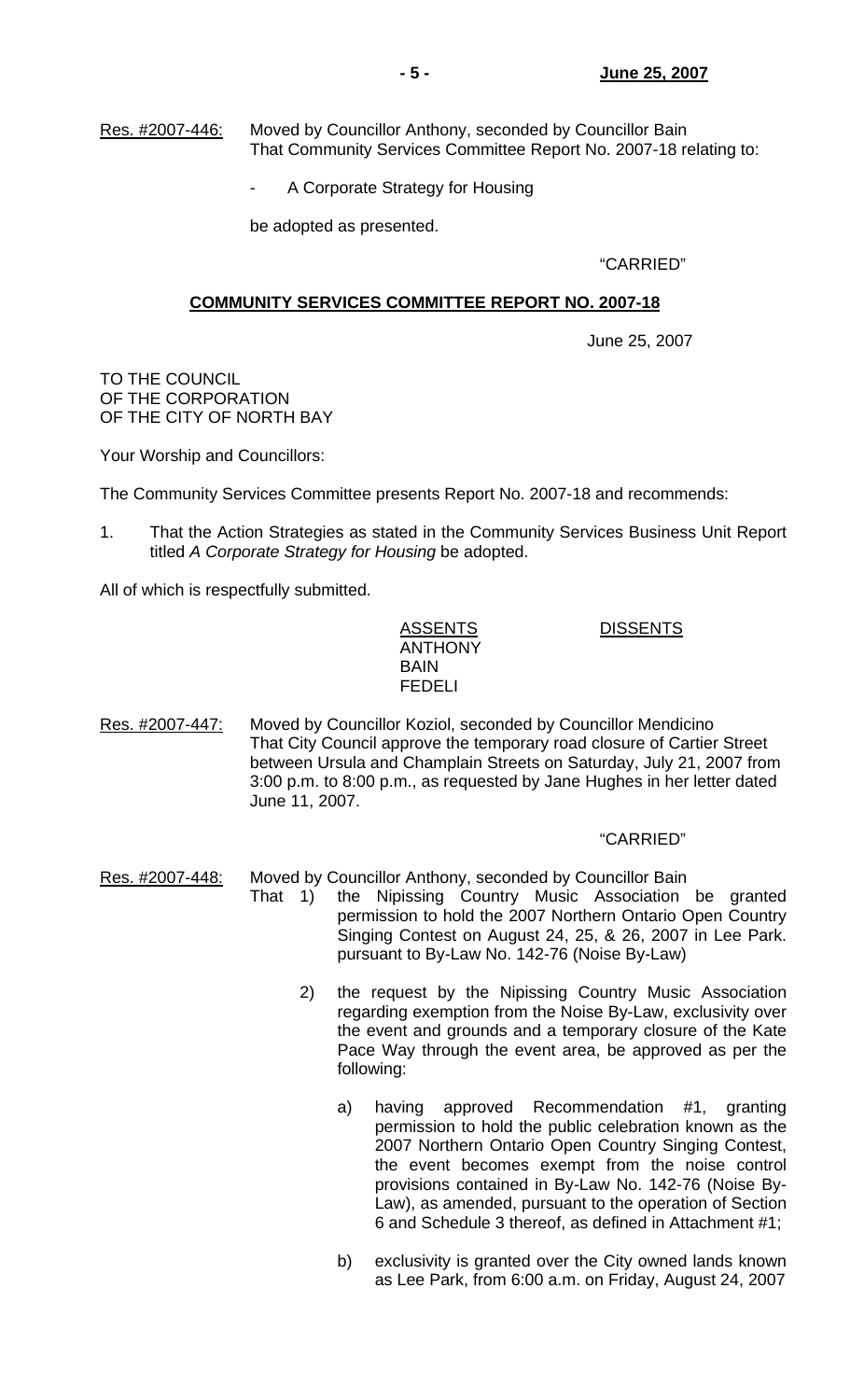to 11:00 p.m. on Sunday, August 26, 2007 in Lee Park, as per Attachment #2 - Event Site;

 c) the Kate Pace Way be closed to public use from 8:00 a.m. on Thursday, August 23, 2007 to 11:00 p.m. on Monday, August 27, 2007, to accommodate the event, as well as, event set up and take down, as per Attachment #3 - Kate Pace Way Closure.

#### "CARRIED"

Res. #2007-449: Moved by Councillor Anthony, seconded by Councillor Bain

- That 1) Council grant Final Approval to the Draft Approved 6 Unit Vacant Land Condominium on Gorman Street - City File No. 48CDM-05106;
	- 2) the Mayor and City Clerk be authorized to sign the Windswept Development Condominium Agreement with 720644 Ontario Inc., for the creation of a 6 Unit Vacant Land Condominium on Gorman Street; and
	- 3) the Manager of Planning Services, as prescribed in the *Condominium Act*, be authorized to sign the Final Plan of Condominium, subject to receipt of all security, easements and Condominium Agreement requirements.

#### "CARRIED"

Res. #2007-450: Moved by Councillor Anthony, seconded by Councillor Bain That a Capital Expenditure By-Law be prepared for the consideration of City Council to authorize the Highway Entrance Signs Program, being 2007 Capital Budget Project No. 74, at a net debenture cost of \$50,000.00.

## "CARRIED"

Res. #2007-451: Moved by Councillor Anthony, seconded by Councillor Bain That Council directs the City Clerk to prepare a by-law for approval to fund the Fire Department Vehicle & Equipment Replacement Program in the 2007 Capital Budget Line #84, Project #2784 at a net debenture cost of \$100,000.00.

#### "CARRIED"

Res. #2007-452: Moved by Councillor Chirico, seconded by Councillor Campbell That the 2006 Audited Financial Statements be received and referred to the General Government Committee.

#### "CARRIED"

Res. #2007-453: Moved by Councillor Koziol, seconded by Councillor Mendicino

- That 1) North Bay City Council approve a contract be awarded to Wamco Waterworks Northern in the amount of \$90,746.58 (taxes extra), to supply waterworks, manhole and sewer supplies (excluding Part D), as tendered, on an as and when requested basis, from the date of contract to June 30, 2008; and
	- 2) North Bay City Council approve a contract be awarded to Ontario Water Products in the amount of \$13,560.70 (taxes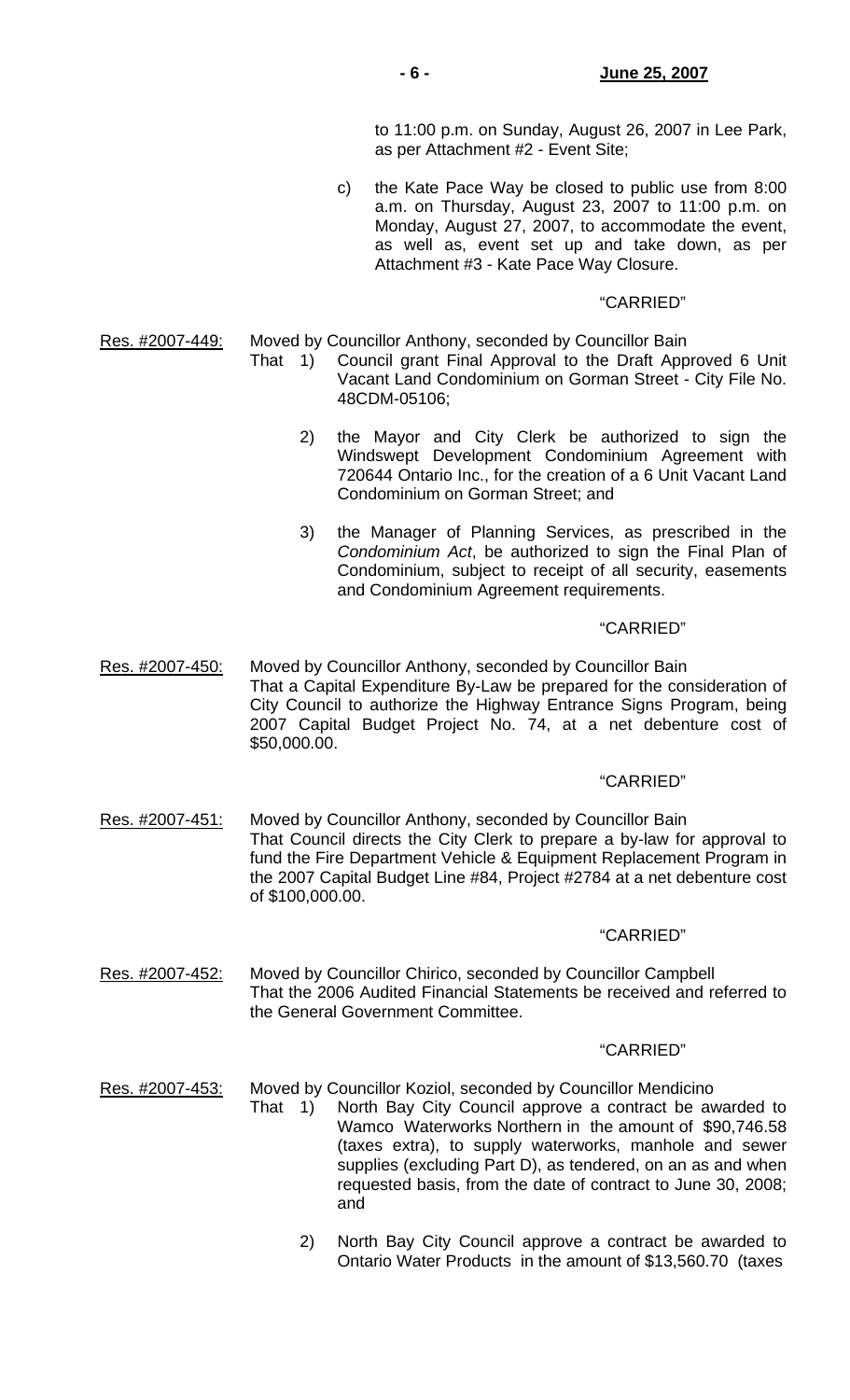## **- 7 - June 25, 2007**

 extra), for Part D only (valve & services boxes) of the Tender, on an as and when requested basis from the date of contract to June 30, 2008.

## "CARRIED"

Res. #2007-454: Moved by Councillor Chirico, seconded by Councillor Campbell That accounts totaling \$8,758,941.40 for May 2007 be approved.

#### "CARRIED"

Res. #2007-455: Moved by Councillor Campbell, seconded by Councillor Mayne That accounts for Royal Bank totaling \$1,519.08 for May 2007 be approved.

#### "CARRIED"

Councillor Chirico declared a conflict of interest on the above matter as he is employed by the Royal Bank.

Res. #2007-456: Moved by Councillor Koziol, seconded by Councillor Mendicino That North Bay City Council approve a contract be awarded to Energy Advantage, in the amount of \$53,700.00 (GST extra), for preparation of a Corporate Green Plan to identify and develop Specific Energy Conservation/Efficiency and Greenhouse Gas Reduction Strategies.

#### "CARRIED"

Res. #2007-457: Moved by Councillor Anthony, seconded by Councillor Bain That the 2006 required Annual Report on Building Permit Fees be received and filed.

#### "CARRIED"

Res. #2007-458: Moved by Councillor Anthony, seconded by Councillor Bain

- That 1) Council approve Phase 3: Exterior Wall Repair for Memorial Gardens at a total estimated budget cost of \$785,000.00, which includes an allowance of \$45,000.00 for financing and \$14,000.00 for professional fees;
	- 2) a contract be awarded to Monteith Building Group Ltd. in the amount of \$726,000.00 to repair the remaining exterior walls of Memorial Gardens as outlined in Report CSBU 2007-62; and
	- 3) a Capital Expenditure By-Law be prepared to authorize the Memorial Gardens Improvement Program, being 2008 Capital Budget Project No. 66, at a net debenture cost of \$785,000.00.

#### "CARRIED"

Res. #2007-459: Moved by Councillor Koziol, seconded by Councillor Mendicino That a Capital Expenditure By-Law be prepared for the consideration of City Council to authorize the City's share of the New Development Cost Projects of the Engineering, Environmental Services & Works Division being 2007 Capital Budget Project Line No. 40, at a net debenture cost of \$100,000.00.

### "CARRIED"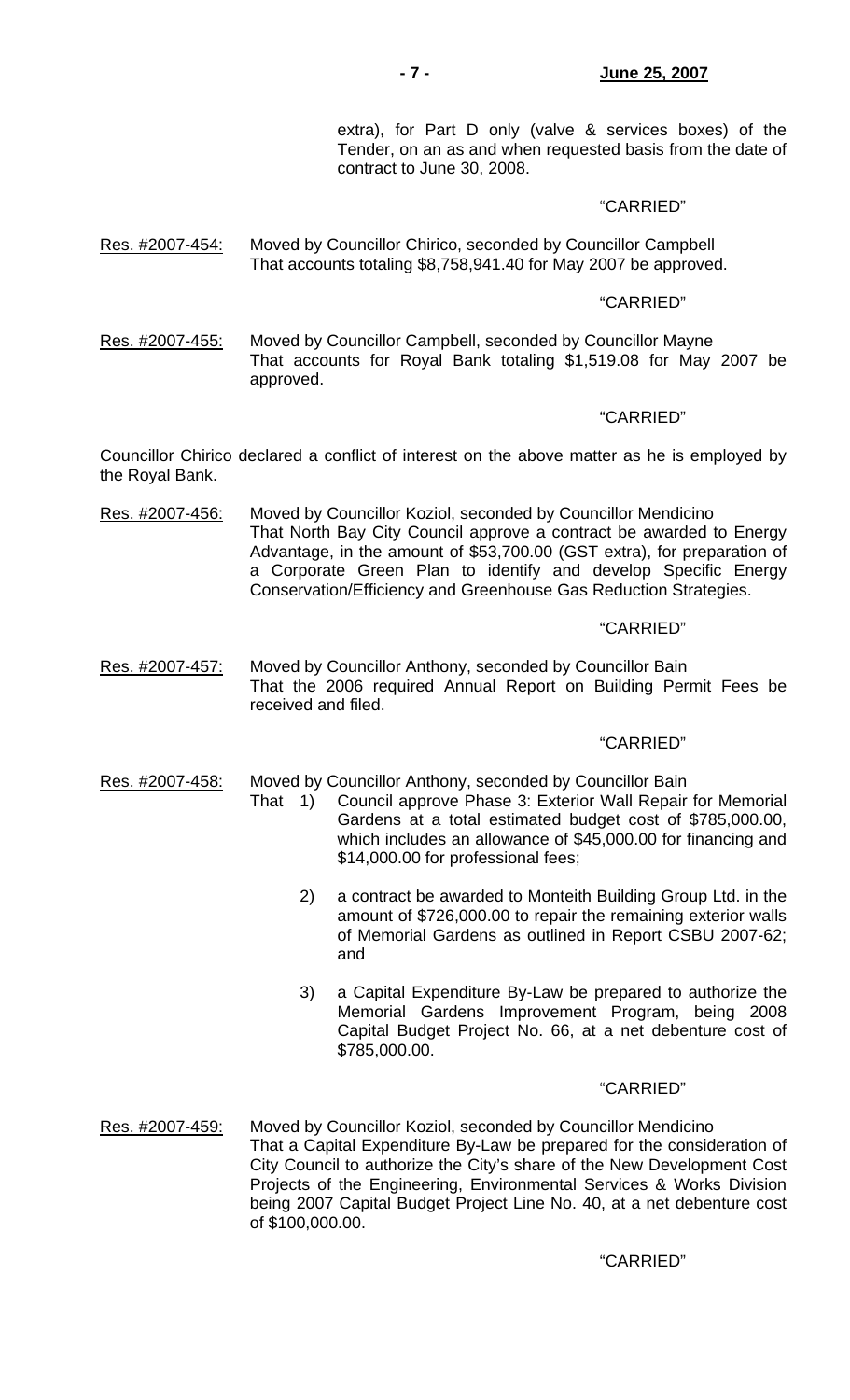Res. #2007-460: Moved by Councillor Chirico, seconded by Councillor Campbell That staff be directed to develop a Request for Proposal to hire a firm to develop a long-term Universal Metering Strategy and source out all funds and options available for installation and financing.

#### "CARRIED"

Res. #2007-461: Moved by Councillor Anthony, seconded by Councillor Bain

- That 1) the request from Miller & Urso Surveying Inc., on behalf of Grand Sierra Investments Ltd. to revise the Draft Approved Plan of Subdivision (File No. 48T-01101), as indicated on Schedule "A" to Report to Council No. CSBU 2007-64 be approved;
	- 2) the Mayor and City Clerk be authorized to sign the Subdivision Agreement with Grand Sierra Investments Ltd. for the Carmichael Drive Estates Subdivision for the creation of a 7 Lot Subdivision on Carmichael Drive in the City of North Bay, upon receipt of all security and required easements; and
	- 3) Council grant Final Approval to the Draft Approved Plan of Subdivision on Carmichael Drive - City File No. 48T-01101.

## "CARRIED"

Res. #2007-462: Moved by Councillor Chirico, seconded by Councillor Campbell That the following by-laws be read a first and second time:

> By-Law No. 2007-104 to authorize funds from the 2008 Capital Budget for immediate rehabilitation work for the Lakeshore Drive overpass.

By-Law No. 2007-115 to authorize user fees for City Departments.

 By-Law No. 2007-116 to authorize user fees for North Bay Fire & Emergency Services.

 By-Law No. 2007-136 to authorize the sale of lands to Jean Paul Tache (921 Copeland Street).

 By-Law No. 2007-137 to appoint Municipal By-Law Enforcement Officers.

 By-Law No. 2007-140 to authorize the Watermain Replacement Program.

 By-Law No. 2007-141 to authorize the 2007 capital allocation to the North Bay-Mattawa Conservation Authority.

 By-Law No. 2007-142 to authorize the Hillview Secondary Plan and Stormwater Management Plan.

 By-Law No. 2007-143 to authorize the Engineering Design Work for Future Capital Works Projects.

 By-Law No. 2007-144 to authorize the Engineering Stormwater Management Study.

By-Law No. 2007-145 to authorize the Sidewalk Replacement Program.

By-Law No. 2007-146 to authorize the Pedestrian Safety Program.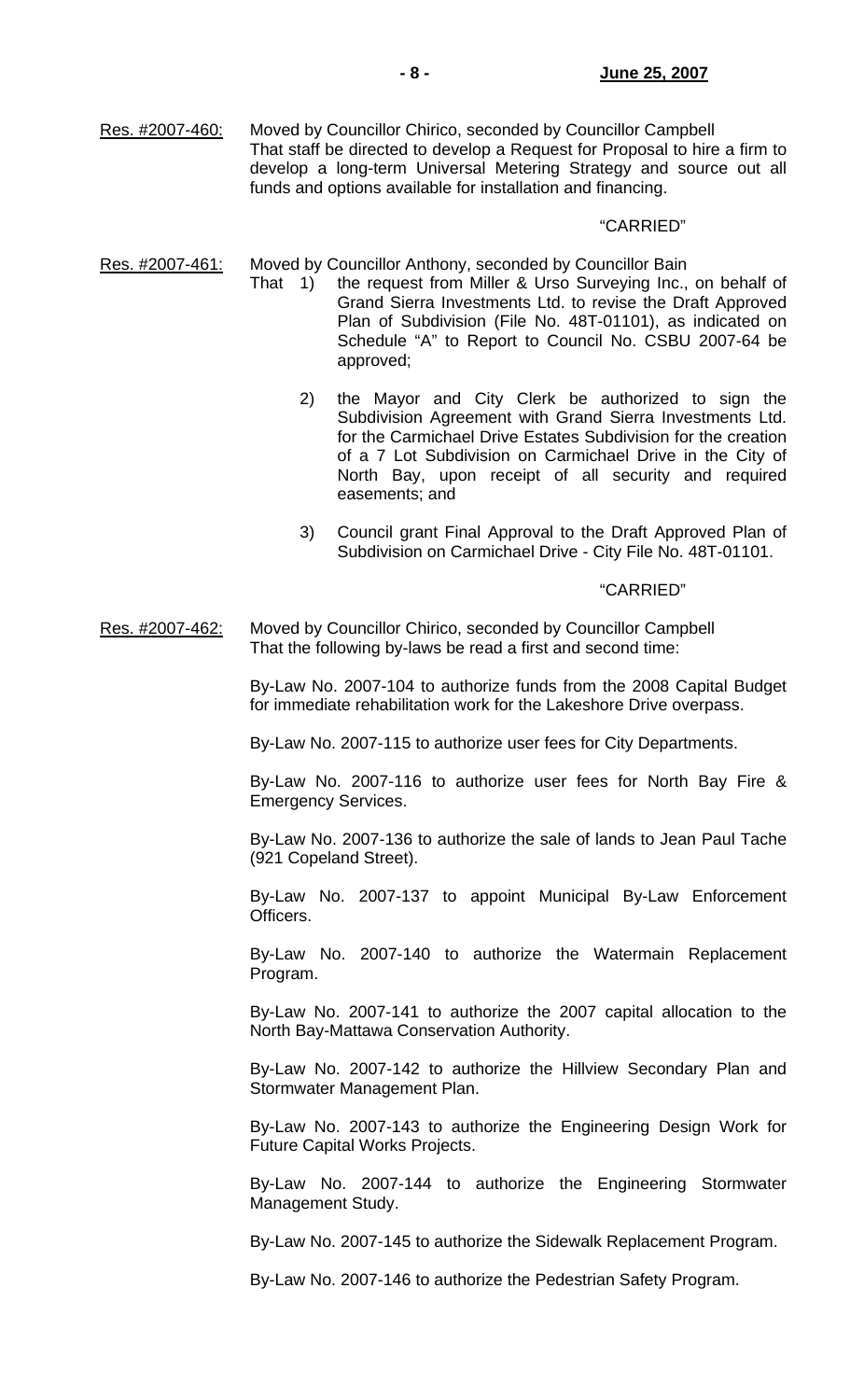By-Law No. 2007-147 to authorize Engineering Design Work for Future Water and Sanitary Sewer Capital Works.

By-Law No. 2007-148 to authorize the re-allocation of Capital Funds.

 By-Law No. 2007-152 to execute an Agreement with Canadian Corps of Commissionaires, Ottawa Division, relating to parking and security services.

 By-Law No. 2007-153 to execute an Agreement with D.J. Venasse Construction Limited relating to the HVAC System for the North Bay Council Chambers.

#### "CARRIED"

Res. #2007-463: Moved by Councillor Chirico, seconded by Councillor Campbell That the following by-laws be read a third time and passed:

> By-Law No. 2007-104 to authorize funds from the 2008 Capital Budget for immediate rehabilitation work for the Lakeshore Drive overpass.

By-Law No. 2007-115 to authorize user fees for City Departments.

 By-Law No. 2007-116 to authorize user fees for North Bay Fire & Emergency Services.

 By-Law No. 2007-136 to authorize the sale of lands to Jean Paul Tache (921 Copeland Street).

 By-Law No. 2007-137 to appoint Municipal By-Law Enforcement Officers.

 By-Law No. 2007-140 to authorize the Watermain Replacement Program.

 By-Law No. 2007-141 to authorize the 2007 capital allocation to the North Bay-Mattawa Conservation Authority.

 By-Law No. 2007-142 to authorize the Hillview Secondary Plan and Stormwater Management Plan.

 By-Law No. 2007-143 to authorize the Engineering Design Work for Future Capital Works Projects.

 By-Law No. 2007-144 to authorize the Engineering Stormwater Management Study.

By-Law No. 2007-145 to authorize the Sidewalk Replacement Program.

By-Law No. 2007-146 to authorize the Pedestrian Safety Program.

 By-Law No. 2007-147 to authorize Engineering Design Work for Future Water and Sanitary Sewer Capital Works.

By-Law No. 2007-148 to authorize the re-allocation of Capital Funds.

 By-Law No. 2007-152 to execute an Agreement with Canadian Corps of Commissionaires, Ottawa Division, relating to parking and security services.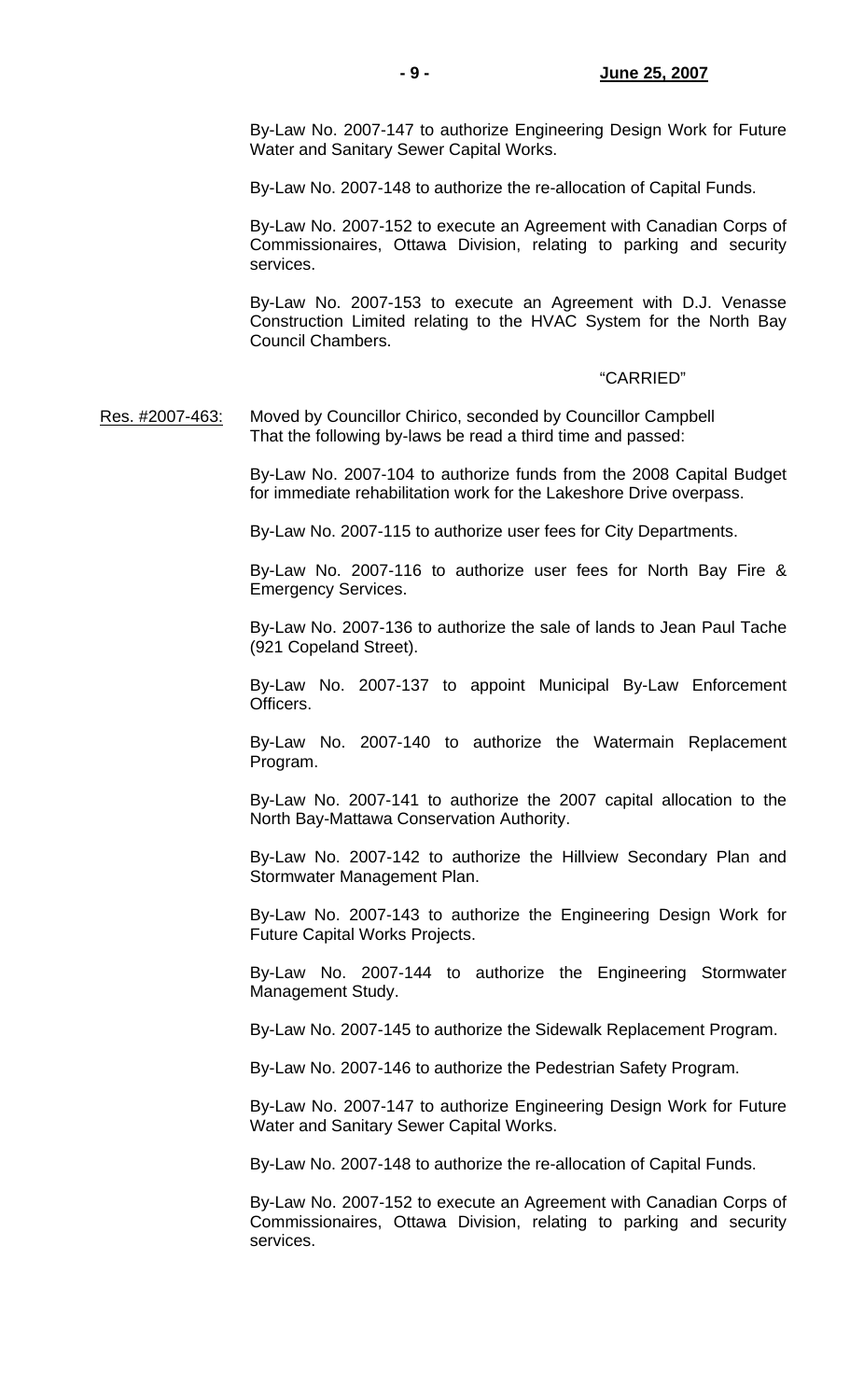By-Law No. 2007-153 to execute an Agreement with D.J. Venasse Construction Limited relating to the HVAC System for the North Bay Council Chambers.

#### "CARRIED"

Res. #2007-464: Moved by Councillor Chirico, seconded by Councillor Campbell That the following by-law be read a third time and passed:

> By-Law No. 2007-123 to stop up, close and convey a portion of the laneway bounded by O'Brien Street, Foster Avenue, Edward Street and Park Avenue.

#### "CARRIED"

Res. #2007-465: Moved by Councillor Chirico, seconded by Councillor Campbell That the following by-law be read a first and second time:

> By-Law No. 2007-157 to execute an Agreement of Purchase and Sale with O.R.E. Development Corporation relating to the sale of land on Ferris Drive.

#### "CARRIED"

Res. #2007-466: Moved by Councillor Chirico, seconded by Councillor Campbell That the following by-law be read a third time and passed:

> By-Law No. 2007-157 to execute an Agreement of Purchase and Sale with O.R.E. Development Corporation relating to the sale of land on Ferris Drive.

#### "CARRIED"

Res. #2007-467: Moved by Councillor Anthony, seconded by Councillor Bain That the following by-laws be read a first and second time:

By-Law No. 2007-117 to authorize user fees under the *Planning Act*.

 By-Law No. 2007-138 to amend By-Law No. 2007-07 being a by-law to regulate the administration of Building Permits.

 By-Law No. 2007-139 to appoint Municipal Law Enforcement Officers as authorized under the provisions of the *Police Services Act.*

 By-Law No. 2007-149 to rezone certain lands on Veronica Drive (Antonio Aquino).

 By-Law No. 2007-150 to rezone certain lands on Seymour Street (Chamberlain Architects Services Limited).

 By-Law No. 2007-151 to designate a Site Plan Control Area on certain lands on Seymour Street (Chamberlain Architect Services Limited).

 By-Law No. 2007-156 to execute a Condominium Agreement with 720644 Ontario Inc. relating to Windswept Development (Gorman Street).

#### "CARRIED"

Res. #2007-468: Moved by Councillor Anthony, seconded by Councillor Bain That the following by-laws be read a third time and passed: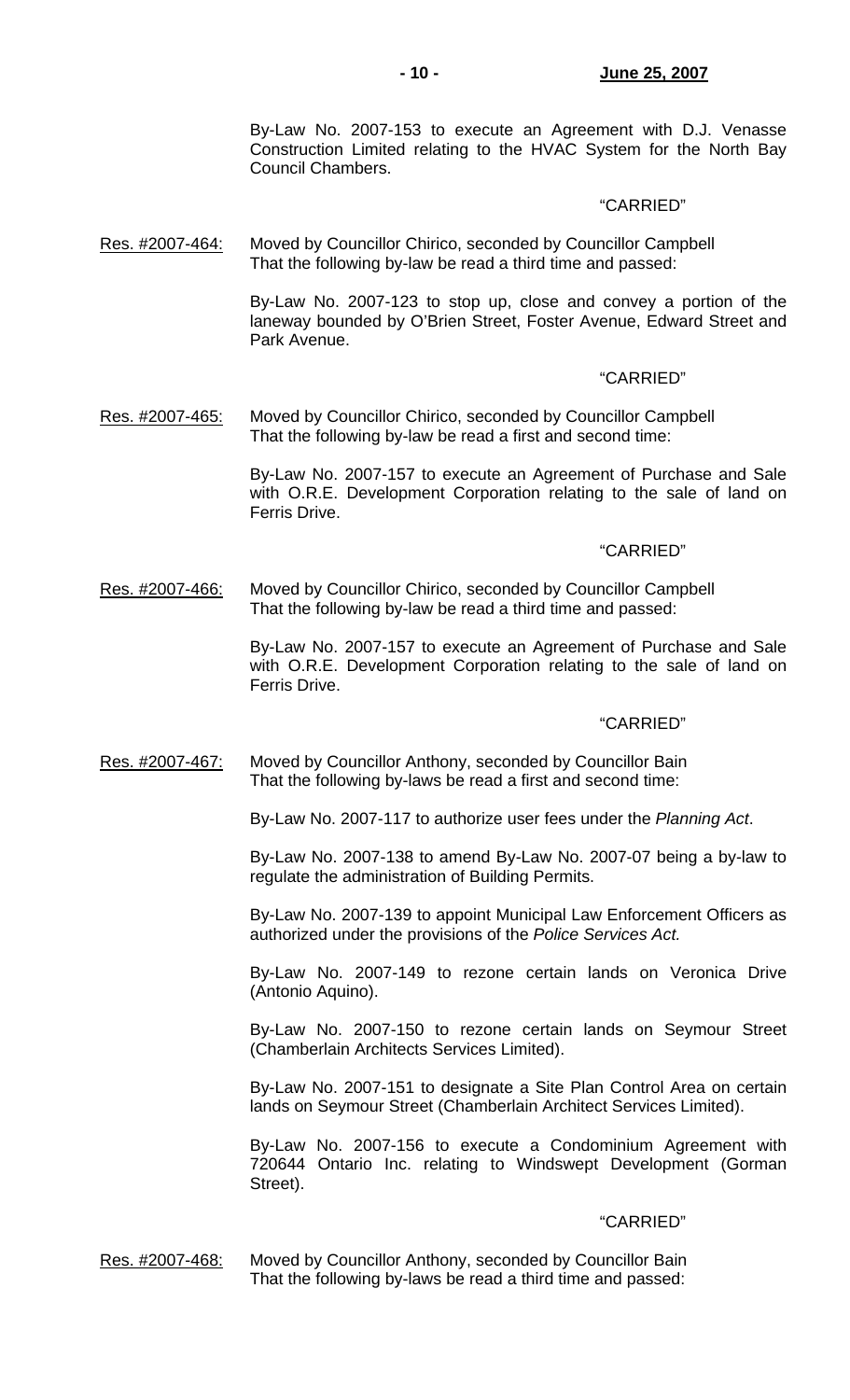By-Law No. 2007-117 to authorize user fees under the *Planning Act*.

 By-Law No. 2007-138 to amend By-Law No. 2007-07 being a by-law to regulate the administration of Building Permits.

 By-Law No. 2007-139 to appoint Municipal Law Enforcement Officers as authorized under the provisions of the *Police Services Act.*

 By-Law No. 2007-149 to rezone certain lands on Veronica Drive (Antonio Aquino).

 By-Law No. 2007-150 to rezone certain lands on Seymour Street (Chamberlain Architects Services Limited).

 By-Law No. 2007-151 to designate a Site Plan Control Area on certain lands on Seymour Street (Chamberlain Architect Services Limited).

 By-Law No. 2007-156 to execute a Condominium Agreement with 720644 Ontario Inc. relating to Windswept Development (Gorman Street).

#### "CARRIED"

Res. #2007-469: Moved by Councillor Koziol, seconded by Councillor Mendicino That the following by-laws be read a first and second time:

> By-Law No. 2007-154 to execute an Agreement with Battano Construction Ltd. relating to the Sidewalk Replacement Program.

> By-Law No. 2007-155 to execute an Agreement with Gap Construction Co. Ltd. relating to the reconstruction of Oak Street (Foran Street to Fraser Street).

## "CARRIED"

Res. #2007-470: Moved by Councillor Koziol, seconded by Councillor Mendicino That the following by-laws be read a third time and passed:

> By-Law No. 2007-154 to execute an Agreement with Battano Construction Ltd. relating to the Sidewalk Replacement Program.

> By-Law No. 2007-155 to execute an Agreement with Gap Construction Co. Ltd. relating to the reconstruction of Oak Street (Foran Street to Fraser Street).

#### "CARRIED"

Res. #2007-471: Moved by Councillor Chirico, seconded by Councillor Campbell That Council adjourn in-camera at 7:50 p.m. to discuss proposed or pending acquisition or disposal of land by the municipality or local board.

#### "CARRIED"

Res. #2007-472: Moved by Councillor Chirico, seconded by Councillor Campbell That Council reconvene at 8:10 p.m.

#### "CARRIED"

Res. #2007-473: Moved by Councillor Chirico, seconded by Councillor Campbell That Council authorize the sale of: